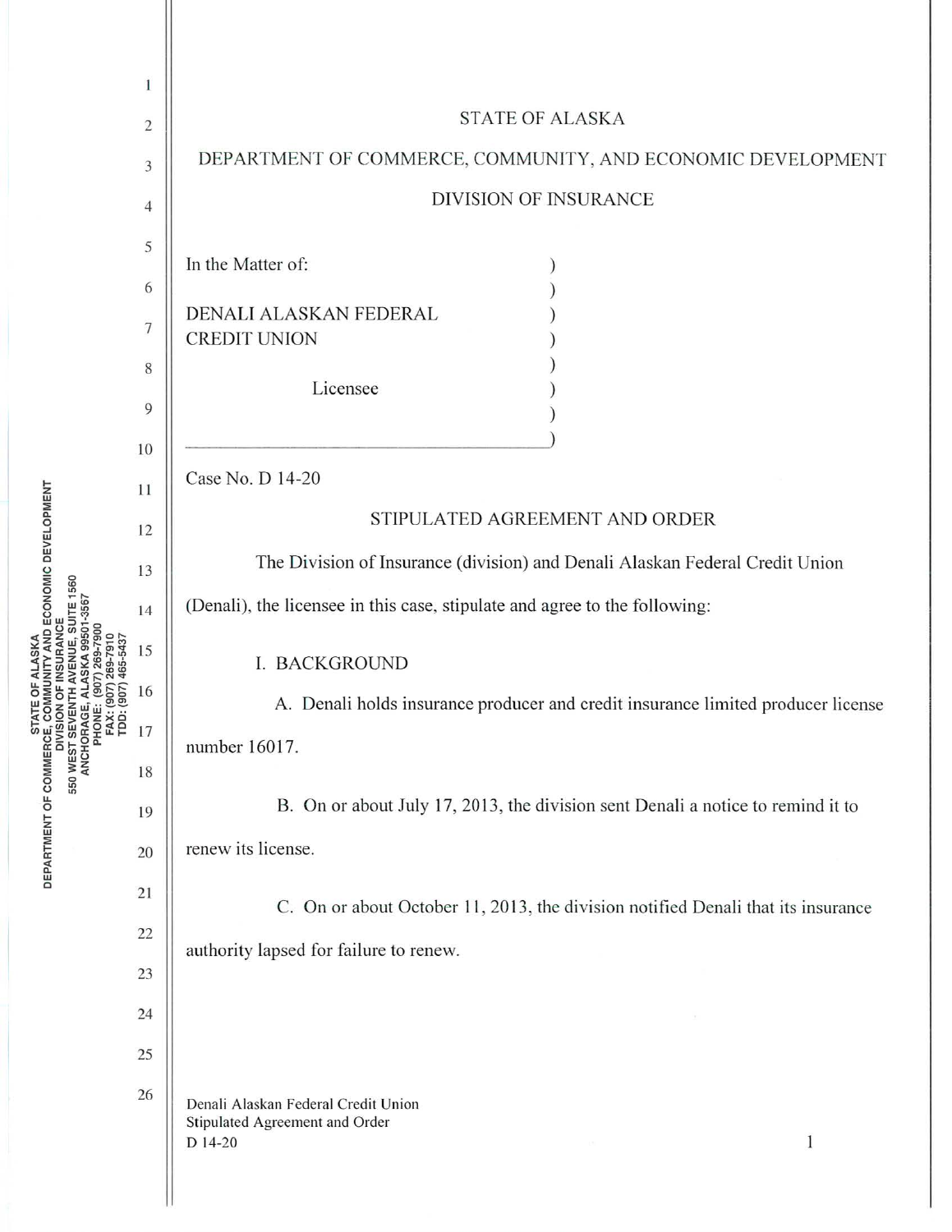2

1

3

4

5

6

7

8

9

10

11

12

13

14

15

16

17

19

18

20

21

22

26

D. The lapse notice in paragraph C stated a person may not act or represent to be an insurance producer during the time a license has lapsed, and that penalties are provided for transacting business without a valid license.

E. As part of the filing requirements to reinstate the firm's license, Denali provided a notarized statement to the division indicating whether Denali continued to transact business during the period in which Denali was not appropriately licensed. The statement indicated that three policies were written between October 11 and October 22, 2013 with \$1,203.75 earned in commissions. These transactions subject Denali to civil penalties under AS 21.27.440.

## II. TERMS OF AGREEMENT

1. Denali agrees to pay a civil penalty under AS 21.27.440 in the amount of \$1,203.75 for the unlicensed activity that occurred between October 11 and October 22, 2013, with \$703.75 suspended. The unsuspended penalty of \$500.00 is payable at the time Denali has been notified that the director has signed the order adopting this agreement.

2. In the event that Denali violates Alaska insurance laws during the next two years, the suspended portion of the penalty referenced in paragraph one will be reinstated. Denali also will be subject to any and all sanctions authorized by the insurance laws including imposition of additional penalties.

23 24 25 3. By signing this agreement, Denali understands and agrees that any failure to comply with the conditions of this agreement will be grounds to revoke, suspend, or not renew Alaska insurance producer license and credit insurance limited producer number 16017.

Denali Alaskan Federal Credit Union Stipulated Agreement and Order  $D$  14-20 2